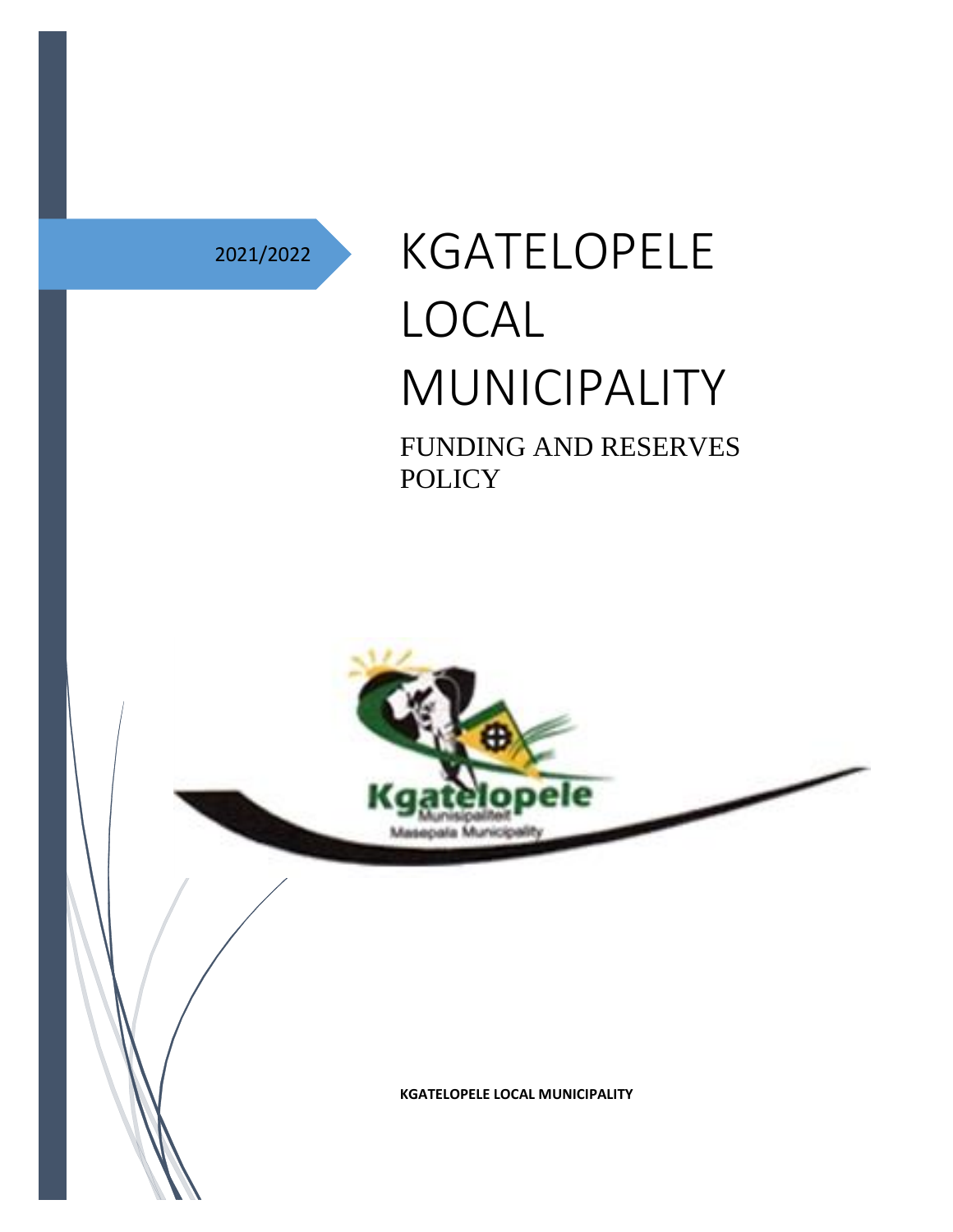## **1. OBJECT OF FUNDING AND RESERVES POLICY**

The objective of this policy is to provide for frameworks for establishment and maintenance of the necessary funding and reserves that will enable the municipality to support effective service delivery and to:

- Manage cash flow interruptions;
- Minimize the need for working capital borrowing;
- Meet commitments, obligations or other contingencies;
- Provide flexibility for new organizational priorities; and
- Generate investment income.

## **2. LEGISLATIVE CONTEXT**

Regulation 8(1) of municipal Budgeting and Reporting Regulations, 2008 requires that each municipality must have funding and reserves policy which set out assumptions and methodology for estimating:

- Projected billings, collections and all direct revenue
- The provision for revenue that will not be collected
- The funds the municipality can expect to receive from investments
- The dividends the municipality can expect to receive from municipal entities
- The proceeds the municipality can expect to receive from transfer or disposal of assets
- The municipality's borrowing requirements
- The funds to be set aside as reserves

### **3. DEFINITIONS**

**Reserve:** is the retained surplus set aside for a specific purpose.

**Statutory Funds:** are reserves which a municipality is required to create and maintain in terms of specific legislation.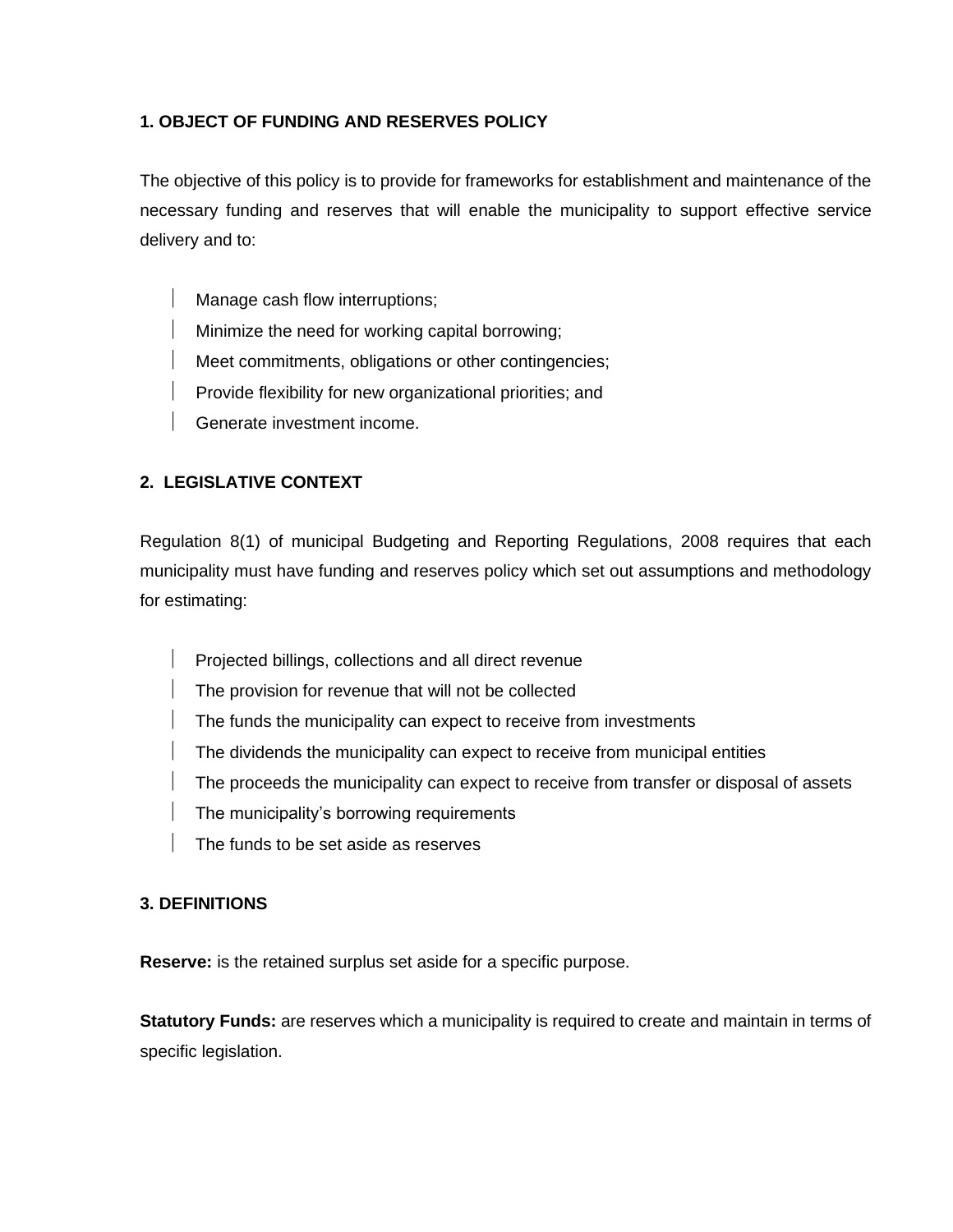**Special Funds**: are those funds which can be created in terms of legislation but at the discretion of Council.

**Funds**: are the accumulations included in statutory and special funds. Such accumulations will usually be represented by cash.

## **4. FUNDING AND RESERVES PRINCIPLES**

- a) Reserves shall be accounted for separate and apart from Operating Funds.
- b) the Chief Financial Officer shall be responsible for developing and recommending policies and guidelines for the investment of the reserve assets and for approval by Council
- c) the reserve goal shall be to achieve and maintain between three and six months of Program Funding and Operating Costs. .
- d) the municipality shall, as far as circumstances reasonably permit, ensure surplus generated from its trading services, shall firstly be applied in relief of property rates and for the partial financing of general services or for the future capital expansion of the service concerned, or both.
- e) During those periods when cash revenues are not needed for capital or operational purposes, shall be invested in terms of the approved Investments Policy.
- f) The reserves shall be intended to serve a dynamic role and must be available to be utilized as needed rather than being static, devoted only to generating interest income.

### **5. FUNDING OF ANNUAL BUDGETS**

### **5.1 Revenue Projections**

The municipality's cash flow budget shall be based on revenue projections that must part of the cash management programme which must identify the amounts surplus to the municipality's needs, as well as the time when and period for which such revenues are surplus.

The Chief Financial Officer shall prepare an annual estimate of the municipality's cash flows, in line with the approved Banking and Investment Policy, Municipal Budgeting and Reporting Regulations of 2008, and any other prescribe guidelines by the National Treasury.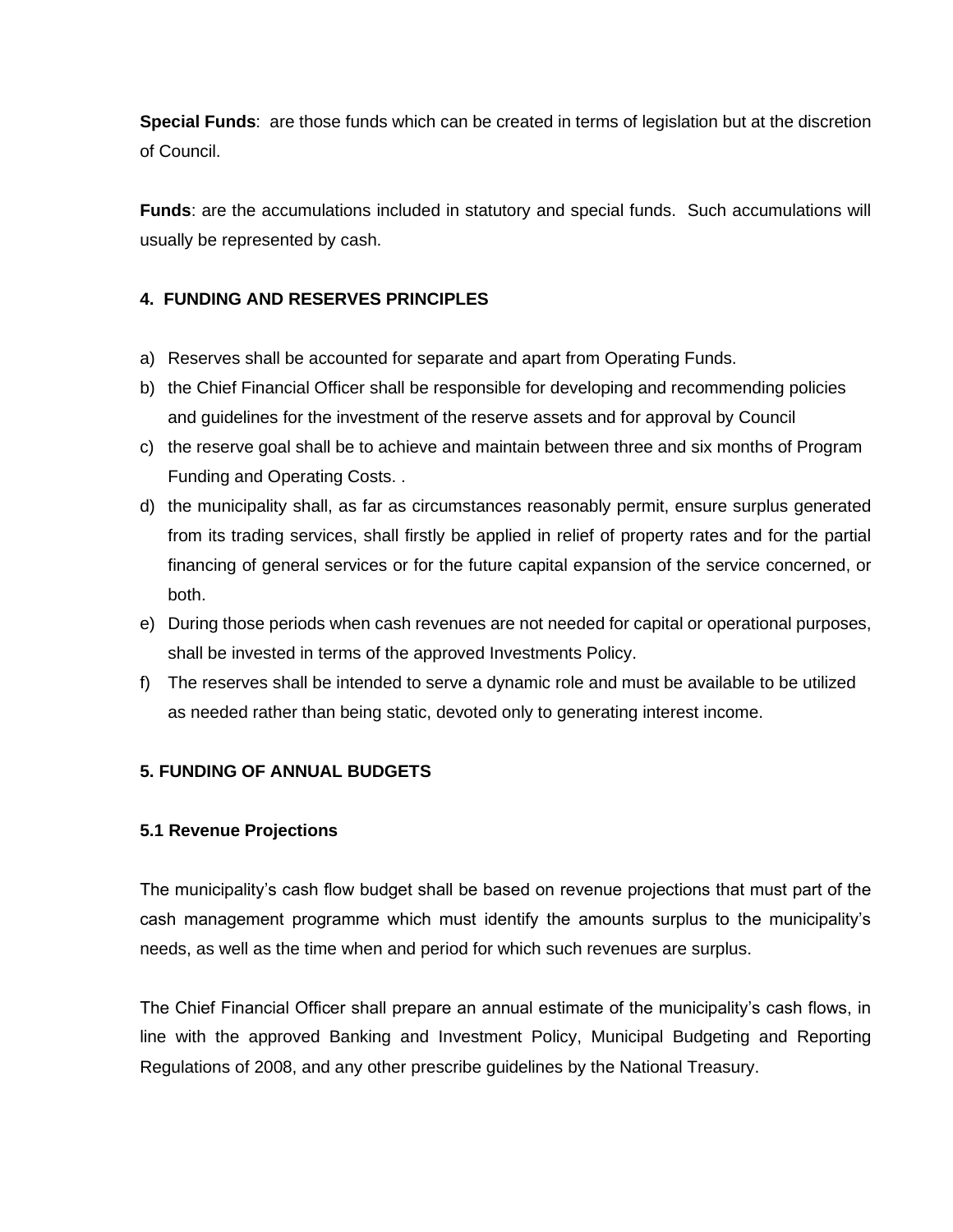The revenue projections must be based of realistically anticipated revenues, taking into account projected revenue for the current year based on collection levels to date; and actual revenue collected in previous financial years.

The estimate must indicate when and for what periods and amounts surplus revenues may be invested, put in reserves, for what amounts investments and reserves will have to be liquidated, and for what purpose.

Estimated projection for revenue from rates and taxes, levies and services charges that will not be collected shall be budgeted for separately and reflected on the expenditure side of the of the annual operating budget.

All consumers and ratepayers shall be accounted for in the annual budget calculations, and all property records, billing system information and metering information must be consistent with the revenue projections.

## **5.2 Operating Expenditure**

The annual budgets of the municipality shall only be funded from the following sources:

- a) realistically anticipated revenues to be collected, consistent with trends, current and past, of actual funding received or collected;
- b) cash-backed accumulated funds from previous years' surpluses not committed for other purposes; and
- c) borrowed funds, in terms of the approved Borrowing Policy

## **5.3 Capital Expenditure**

The municipality's capital budget must show all the capital expenditure budgeted for and the different funding for each capital expenditure item by source.

All sources of capital funding budgeted for must be available and not committed for any other purpose.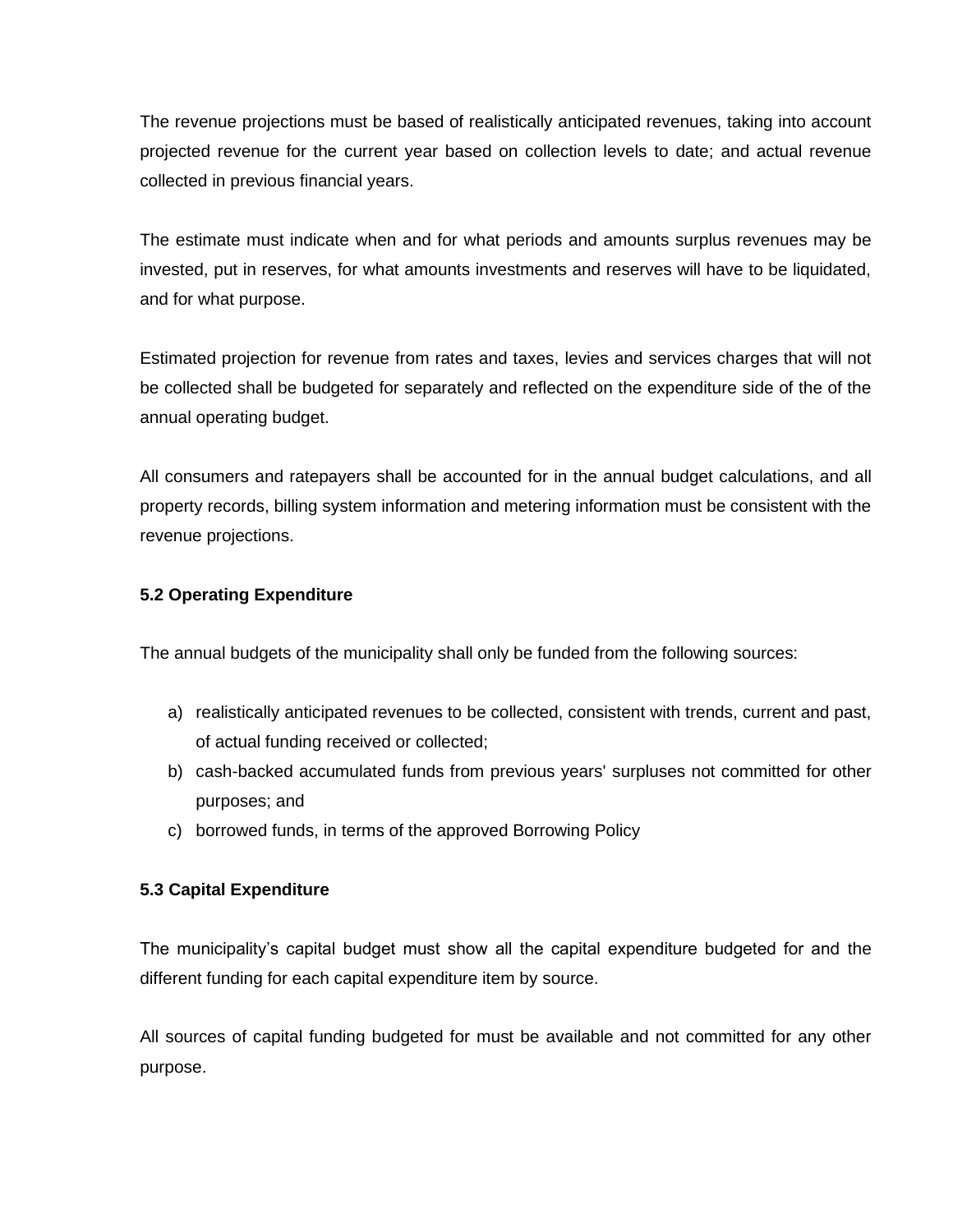The total budgeted capital funding by sources must be equal to the total budgeted expenditure capital expenditure.

## **5.4 Unspent funds**

The appropriation of funds in an annual or adjustments budget lapses to the extent that those funds are unspent at the end of the financial year to which the budget relates, except in the case of an appropriation for expenditure made for a period longer than that financial year in terms of section 16(3) of Municipal Finance Management Act.

## **7. STATUTORY AND SPECIAL FUNDS**

### **7.1 Investment of statutory and special funds**

The balance on a statutory fund should be represented by cash at all times, and in the event where The balance on the statutory fund are not represented by cash, must be transferred to retained surpluses through the appropriation section of the income statement by journal entry.

Cash attributed to a statutory fund shall not be used for another purpose, other than the purpose for which the fund was created.

### **7.2 Interest on invested funds**

Interest earned on invested statutory funds or special funds must be credited to the statutory or special fund for which such interest is attributable to.

Interest earned on externally invested funds shall be treated as revenue and shall be included in the determination of the net surplus or deficit for the year.

### **7.3 Utilization of funds for the purpose of financing property, plant and equipment**

The purpose of a statutory or special fund is to accumulate cash over a period of time in order to provide financing for the acquisition of items of property, plant and equipment.

When the cash in these funds is utilised to acquire items of property, plant and equipment, the balance in the funds shall be reduced accordingly by transferring a corresponding amount to a non-distributable reserve.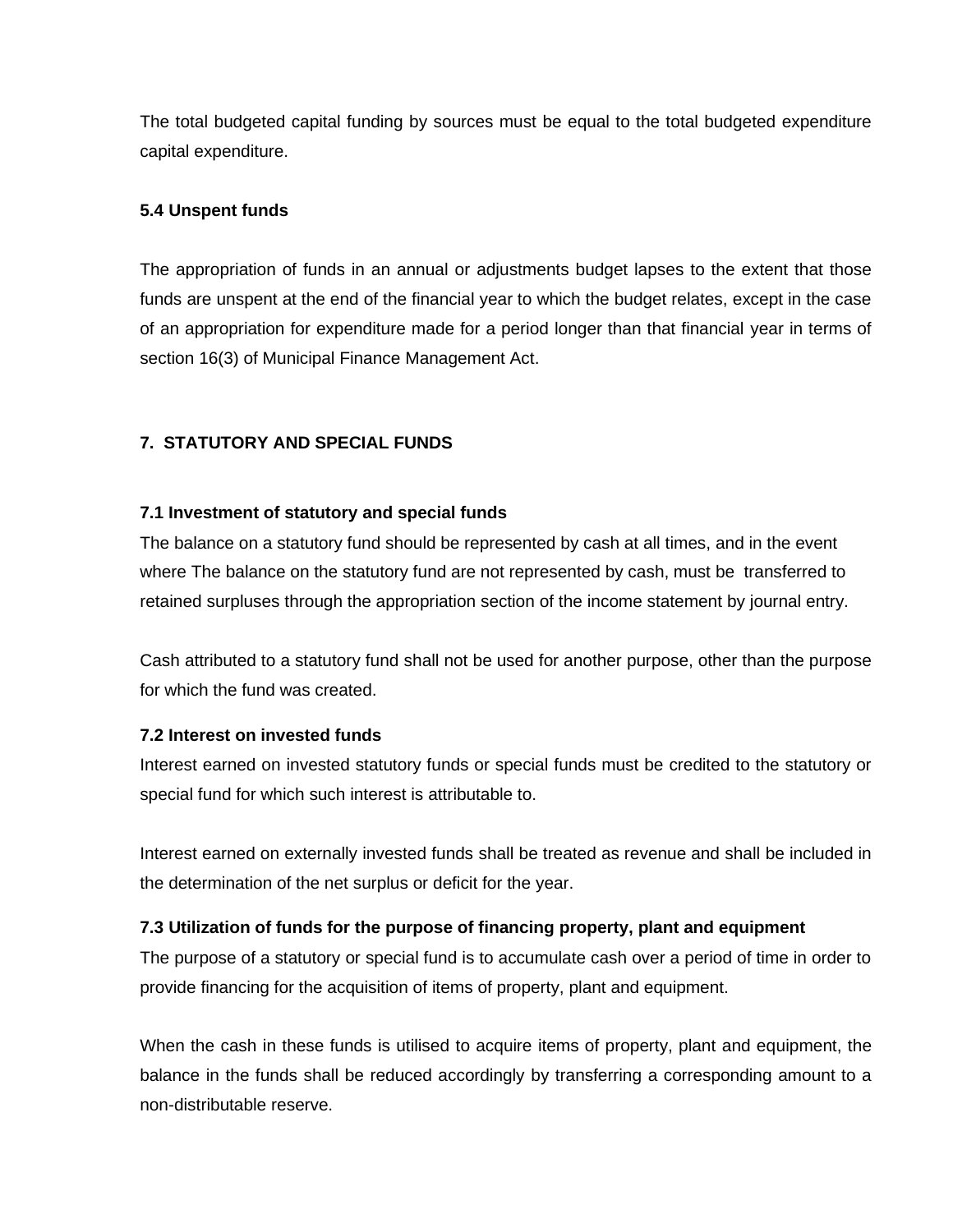The balance in the non-distributable must be transferred to the income statement over the estimated life of the property, plant and equipment financed by statutory or special funds to offset the depreciation charge included in the income statement relating to this property, plant and equipment.

## **7.4 Profit and loss on the disposal of property, plant and equipment**

When an asset is disposed, the balance in the non-distributable reserve which relates specifically to that asset must be transferred to retained surpluses through the appropriation section of the income statement.

Profit or loss on disposal of items of property, plant and equipment must be transferred to a statutory or special fund.

## **7.5 Repayment of financing obtained from funds**

In cases where internal loan was advanced in terms of the Borrowing Policy of the Council to finance property, plant and equipment, any cash repayment attributable to statutory funds that was used to finance property, plant and equipment, shall be repaid to the statutory or special fund concerned over the estimated life of the asset or a shorter period.

## **8. RELIEF, CHARITABLE, TRUST OR OTHER FUNDS**

A municipality shall, in terms of section 7 of Municipal Finance Management Act, open a separate bank account in the name of the municipality for the purpose of a relief, charitable, trust or other fund. All monies received for the purpose for which the fund was established shall be paid into this account.

Relief, Charitable, Trust or other funds established in terms of section 12 of Municipal Finance Management Act, 2003, Act 56 of 2003 must be full cash backed.

An expenditure or donation in relation to these funds in support of the objectives for which the fund was established shall be made only if approved in an annual budget or adjustment budget.

No municipal funds shall be paid into these funds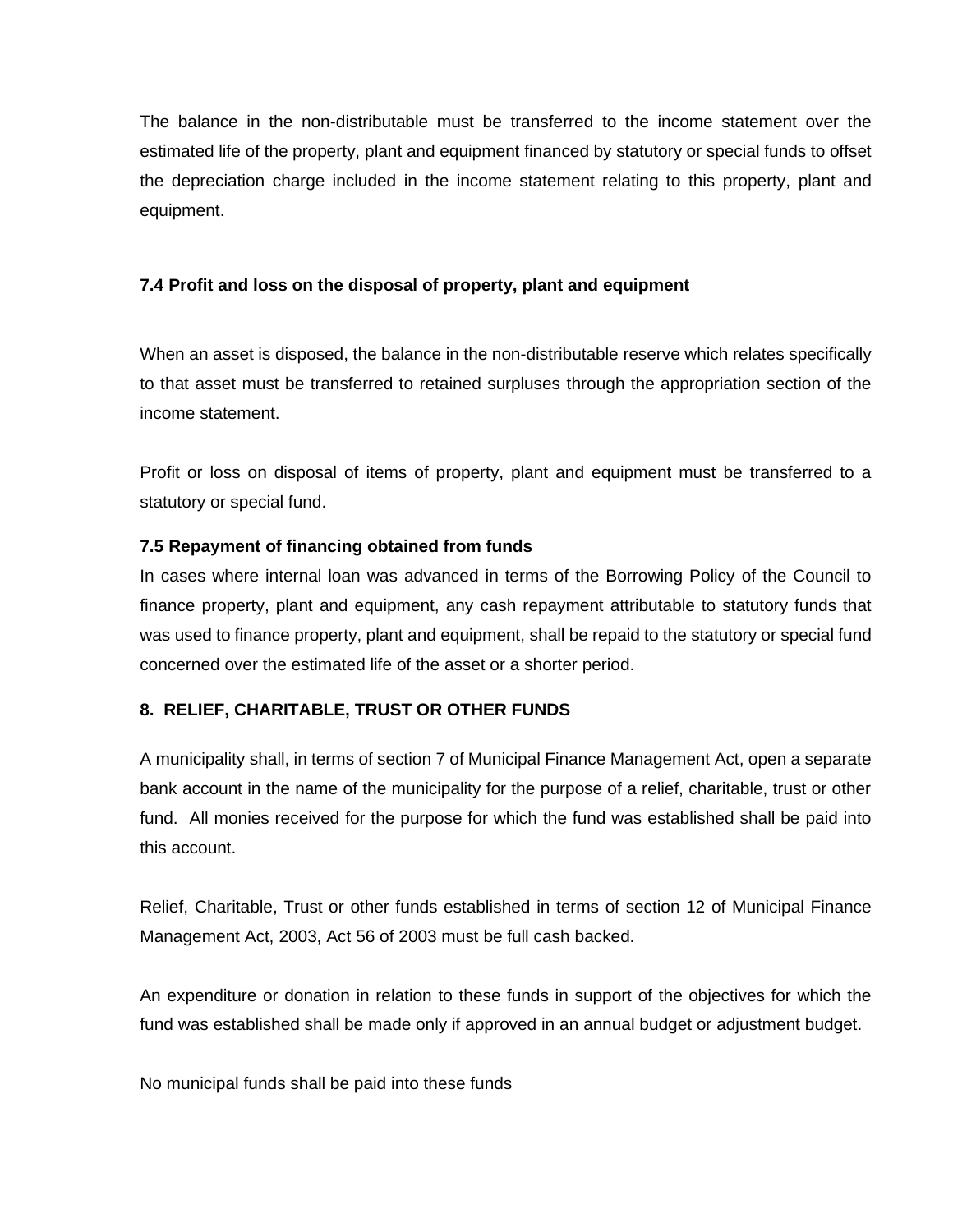#### **9. RESERVES**

The municipality shall, where appropriate, create a reserve to set aside funds for expenses that are expected to be incurred in future years. *For example*, to set aside funds each year to finance the cost of a revaluation of all land and buildings in a municipality's area of jurisdiction for rating purposes.

### **9.1 Sources**

Reserves shall be created from operating surpluses not committed for other purposes, interest earned on investments other than that earned of statutory and other funds invested, certain donor funding , and other sources the Council may deem to be appropriate.

#### **9.2 Uses of Reserves**

Expenses must not be charged directly to reserves, and reserves shall be used generally for the following or other needs that council may deem appropriate:

- to meet unfunded and unexpected organization needs
- for emergency and emerging needs of the Council
- to stabilize a level of increase in bulk water and electricity, etc.
- to supplement operating revenues and maintain acceptable service delivery standards in situations where revenue collections have declined.

#### **9.3 Procedures for use**

The procedure for approving use of the reserve funds will be as follows:

- 1. Request must be submitted to Finance Committee through the Chief Financial Officer
- 2. The Finance Committee to take appropriate action.
- 3. The Finance Committee shall make recommendation to Council.
- 4. Approval / Disapproval by the Council